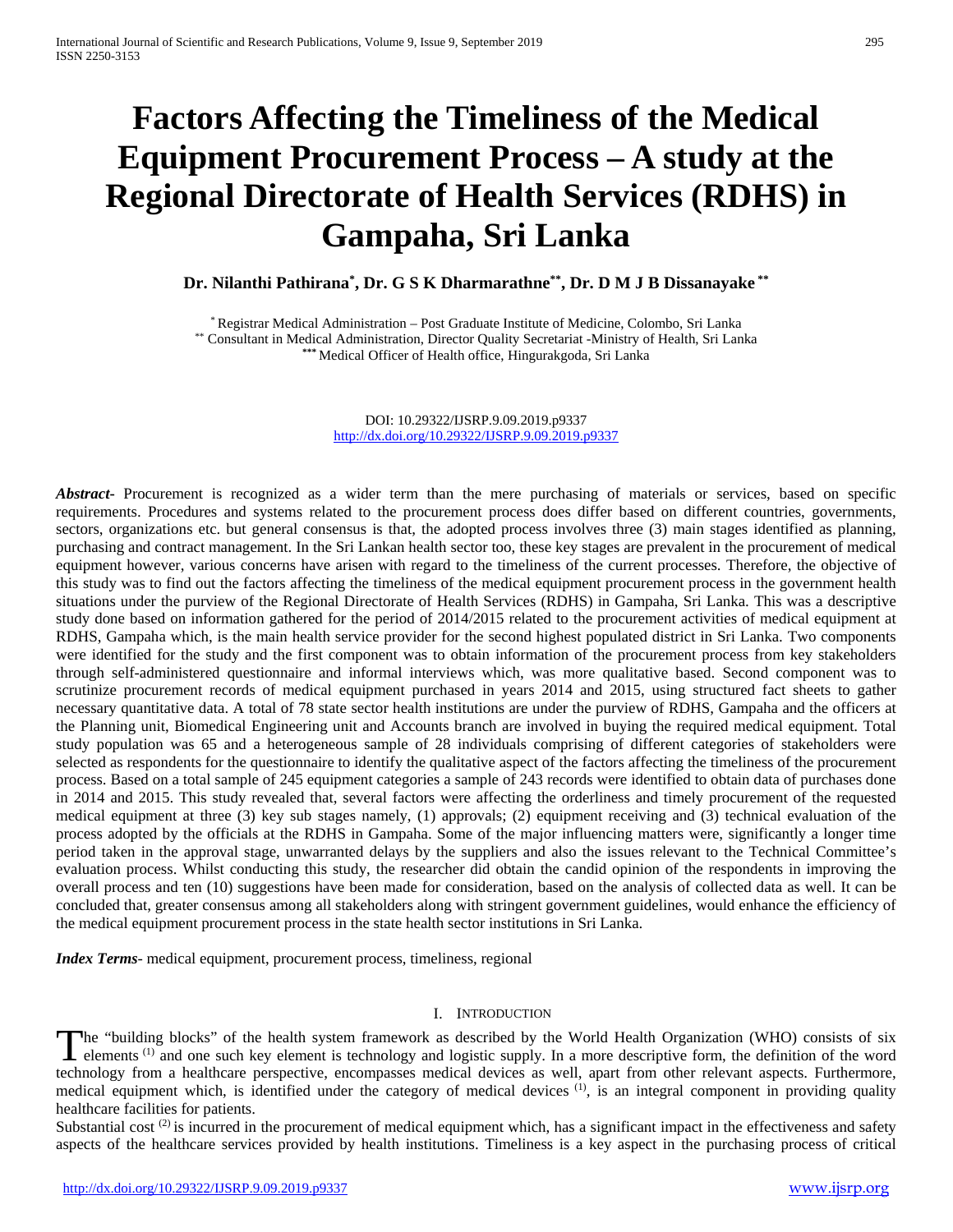equipment in the health sector and it has been identified that, certain causative factors tend to prolong the lead time in receiving ordered goods. Some of these reasons include (3) issues in material requirement planning, delayed receipt of technical evaluation reports, lack of procurement skills, weak supplier relationship and late acknowledgment (4) of already prepared estimates. Considering the magnitude of goods, services and capital assets purchased by government institutions, it is imperative for such public procurement activities to be handled by, well trained (5)and competent persons. Moreover, the process should be administered by qualified and experienced procurement professionals<sup>(6)</sup> in order to avoid delays and maintain good procurement standards, sustain overall efficiency and effectiveness of the entire process.

The procurement processes in the health sector differs based on each country's government policies. Sri Lanka's public procurement system, is based on a set of comprehensive national procurement guidelines introduced in 2006 by the National Procurement Agency of the Ministry of Finance. Enacted by law, these guidelines and manuals are applicable to all public procurement processes happening at central, provincial, regional and agency level in all government as well as semi government organizations. In Sri Lanka the Biomedical Engineering division of the Ministry of Health is accountable for the procurement, maintenance and management of medical equipment required by most of the government hospitals while the Provincial Councils also get involved in this process  $(3)$ , when needed.

The procurement methods adopted in general by the provincial institutions are identified as national competitive bidding, limited national competitive bidding, shopping and repeat ordering <sup>(4)</sup>. There are key stakeholders and different committees which, get involved at provincial and regional level when procuring medical equipment. In this regard, the Procurement Committee (PC) should consist of a minimum number of three participants while different types of committees can be formed at departmental, ministerial and cabinet level based on the type of the government organization and permissible monetary limit. Additionally, the Technical Evaluation Committee (TEC) which, has been set up for the evaluation of goods and services and is jointly responsible  $(5)$  with the PC in facilitating the procurement process. The formal approval of a minimum of three committee members is needed, when evaluating purchases below the threshold of (Sri Lankan Rupees) LKR 10 million. Key activities of this committee pertaining to procurement of medical equipment include, stating the specifications, evaluation, shortlisting suitable tenders and certifying the accuracy of ordered goods upon receipt. Tenders under this process are awarded only to registered suppliers with the relevant procurement entity and an invitation, is extended to the prospective bidders (or suppliers) through a newspaper advertisement <sup>(3)</sup> published well in advance or by way of a formal invite.

The implementation of the Provincial Councils Act in 1989 devolved the state sector health services in Sri Lanka and accordingly the Regional Directorate of Health Services (RDHS) functions under the administrative purview of the Provincial Governor, Chief Secretary, Provincial Health Ministry and Provincial Director of Health Services <sup>(6)</sup> respectively.

The objective of this was to identify the factors affecting the timeliness of each stage of the procurement process of medical equipment at RDHS Gampaha.

## II. METHODOLOGY

This was a descriptive study done on health institutions, to identify the various factors affecting the timeliness of the procurement process of selected categories of medical equipment, in state sector hospitals in Sri Lanka.

Regional Directorate of Health Services Gampaha, located in the Western Province of Sri Lanka was selected as the study setting, for the period of 2014/2015. Recognised as the second highest populated district  $(7)$  in Sri Lanka with a population of 2.3 million, the RDHS Gampaha is considered as the main health service provider for the district and there is a massive demand for medical equipment by the preventive and curative health institutions in the district. There are seventy eight (78) state sector health institutions in the district of Gampaha <sup>(8)</sup> consisting of two (2) District General Hospitals (DHSs), three (3) Base Hospitals (BHs), eleven (11) Divisional Hospitals (DHs), forty six (46) Preliminary Care Units (PCUs) and sixteen (16) Medical Officers of Health (MOHs).

The Planning unit, Biomedical Engineering unit and Accounts branch at RDHS, Gampaha gets involved, in the procurement process of medical equipment as shown in Figure 1 and the relevant staff have been assigned specific job roles to ensure completion of the procedures. Further, the purchasing process of the required equipment is done over a period of two (2) consecutive years and it usually starts with the requests being made in the month of March, of the current year. With these requests being prioritized and incorporated in the annual plans, the funding method for procurement is decided and sent for approval to the relevant authorities. Involvement of the Biomedical Engineering unit in the tender process eases the identification of procurement needs and facilitates the needs of the TEC.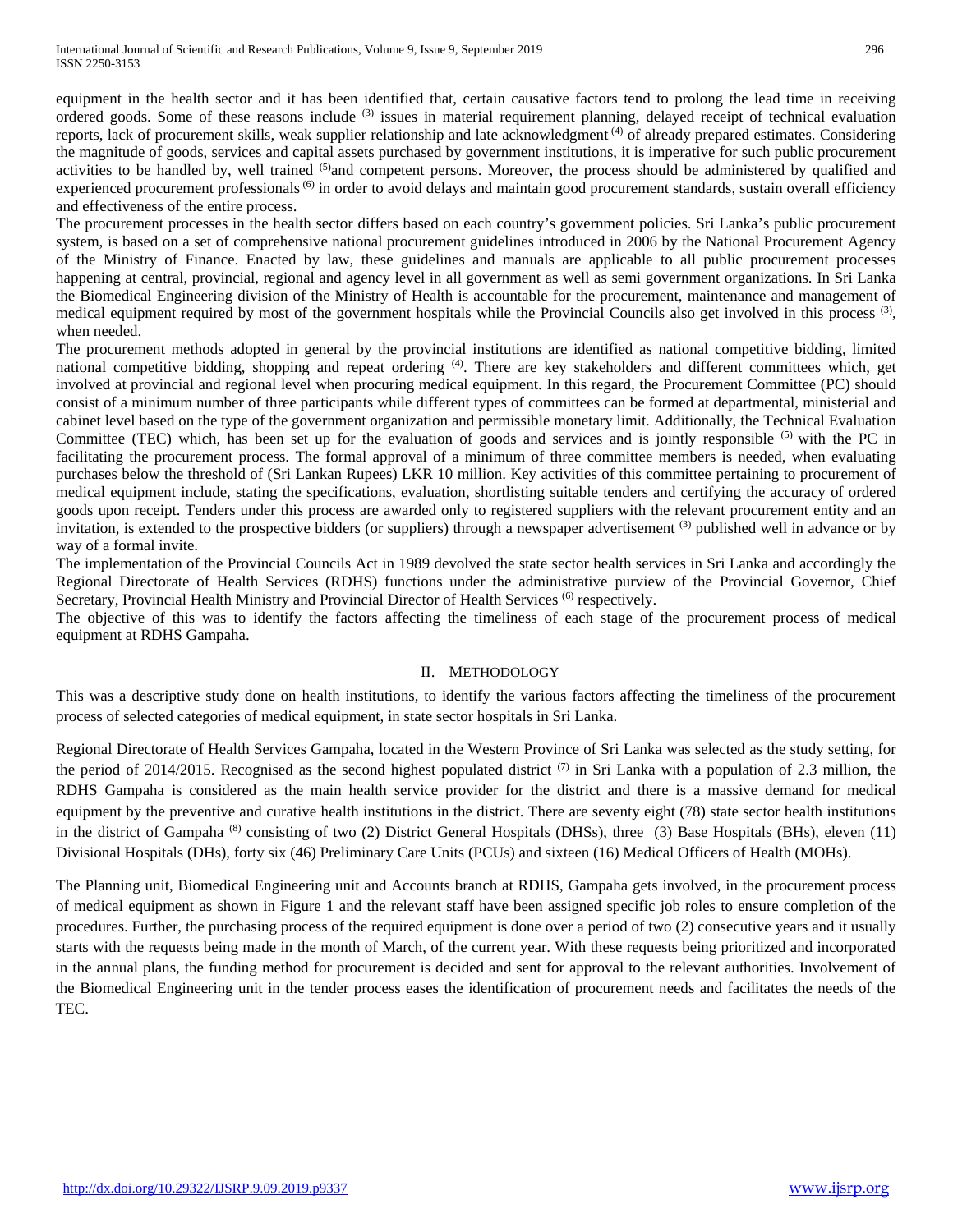

# Process of Medical Equipment Purchasing



Payment

End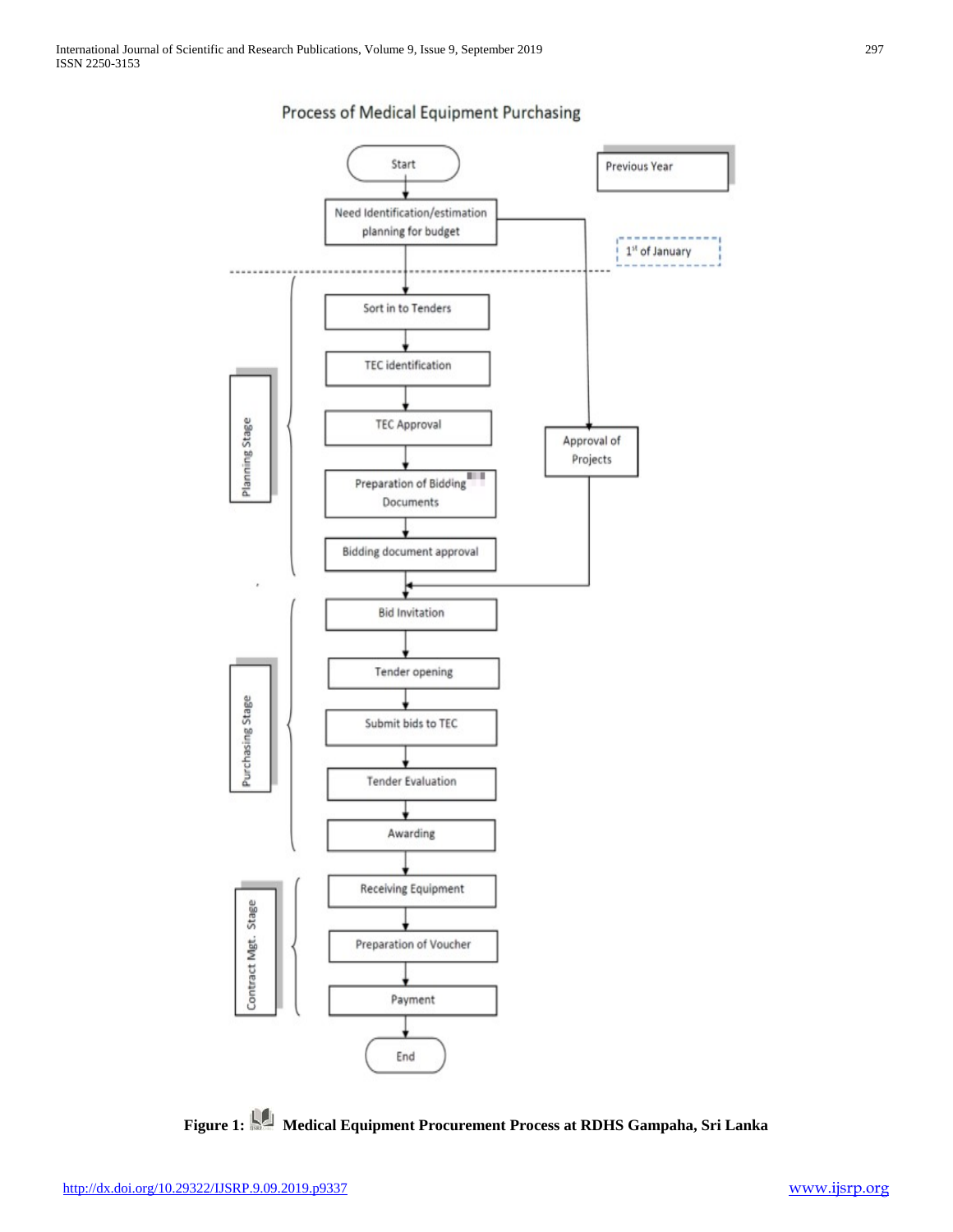This study was carried out over a period of nine (9) months starting from November 2015 while the data was collected during the period of April to June 2016. Furthermore, as an initial step retrospective gathering of secondary data was carried out based on available records. Ethical clearance was obtained from the Ethics Review Committee, Faculty of Medicine-University of Colombo. To comply with administrative requirements formal written permission was obtained from the Provincial Director of Health Services, Western Province and Regional Director of Health Services, Gampaha. The study population consisted of two components i.e. (1) stakeholders of the procurement process and (2) records of medical equipment procured in years 2014 and 2015.

For the element of stakeholders, a total sample of sixty-five (65) comprising of users (n=18), officials (n=24) and suppliers (n=23) was considered from the three (3) groups based on expert sampling method. A heterogeneous group of individuals were selected from the identified three (3) key groups and data was collected from twenty-eight (28) persons, resulting a 43% response rate. With a view of obtaining diverse views for a more objective statistical analysis, this sample comprised of various officials designated as Accountants (n=2), Assistant Director-Planning (n=3), Bio Medical Engineer (n=1), Consultant Community Physician (n=2), Development Officer (n=4), Junior Administration Grade Medical Officer (n=3), Medical Officer (n=5), Registered Medical Officer (n=1), Secretary (n=1), Senior Administration grade Medical Officer (n=2) and Supplier (n=4). Related to medical records, a total number of two hundred and forty-three (243) equipment categories were identified based on two hundred and forty-five (245) equipment types purchased in 2014 and 2015, providing a 99% realization rate in required gen. The secondary data was collected from the Planning unit, Accounts branch, Bio medical Engineering unit and Biomedical stores of the RDHS in Gampaha.

## **STUDY VARIABLES**

As the first component of this study, the stakeholders were categorized into three (3) different groups based on their involvement in the procurement process of medical equipment. As a result, the users, officers and other staff and suppliers were identified as the key categories. The medical records indicating details of medical equipment purchased by RDHS Gampaha using any type of funding source in 2014 and 2015, was the second factor considered for this study. From a more detailed perspective other variables included, selected categories of medical equipment, funding source, numbers of tenders and methods of purchasing.

## **STUDY INSTRUMENTS**

A self-administered questionnaire and semi structured interviews were adopted in order to obtain information from key stakeholders involved in the procurement process. The interviews assisted in obtaining more accurate information, related to the factors influencing the timeliness of each stage, in the purchasing process. Structured fact sheets were used to scrutinize the medical equipment procurement records of years 2014 and 2015 and quantitative data was collected.

## **MEASURES**

For operational definition purposes procurement year was considered as the "current year" and the previous year was not considered since the time frame remained same, with regard to identification of equipment purchasing and making annual plans. It should be noted that, this premise does not have any effect on the monitoring and evaluation phases of the procurement process for both years. Table 1 defines the three (3) main stages Planning, Purchasing and Contract Management, along with the sub stages and time period of operationalization relevant to the procurement procedure adopted by RDHS, Gampaha.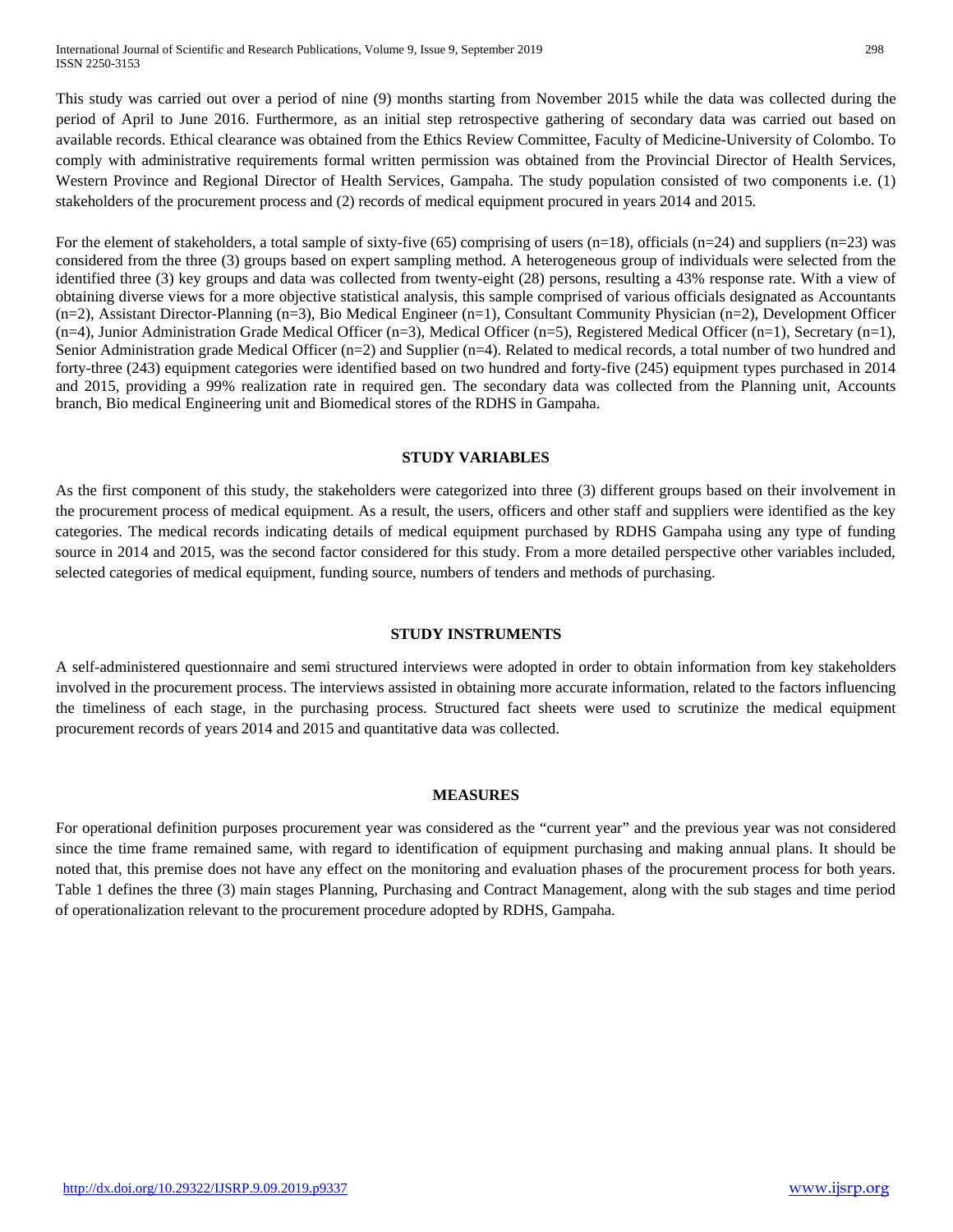## Table 1: Identified stages of the procurement process of medical equipment and operationalization of time taken for **each sub stage**

| <b>Stage</b>                                                                                                                                          | Operationalization                                        |                                                                                                                                      |  |  |  |
|-------------------------------------------------------------------------------------------------------------------------------------------------------|-----------------------------------------------------------|--------------------------------------------------------------------------------------------------------------------------------------|--|--|--|
|                                                                                                                                                       | Date of commencement                                      | Date of completion                                                                                                                   |  |  |  |
| <b>Planning stage</b>                                                                                                                                 |                                                           |                                                                                                                                      |  |  |  |
|                                                                                                                                                       |                                                           | (Defined as the time taken from 1st of January of the current year to the date of the bidding document approved by the Tender board) |  |  |  |
| Approval of project                                                                                                                                   | 1 <sup>st</sup> of January                                | Date of project approval                                                                                                             |  |  |  |
| Sorting into tenders                                                                                                                                  | 1 <sup>st</sup> of January                                | Date of finalizing into tenders                                                                                                      |  |  |  |
| <b>TEC</b> identification                                                                                                                             | Date of finalizing into tenders                           | Date of TEC nomination                                                                                                               |  |  |  |
| <b>TEC</b> approval                                                                                                                                   | Date of TEC nomination                                    | Approval date of TEC by PDHS                                                                                                         |  |  |  |
| <b>Bidding document preparation</b>                                                                                                                   | Approval date of TEC by PDHS                              | Date of completion of preparation of bidding<br>documents                                                                            |  |  |  |
| <b>Bidding document approval</b>                                                                                                                      | Date of completion of preparation<br>of bidding documents | Tender board approval for document                                                                                                   |  |  |  |
| Approval of project                                                                                                                                   | 1 <sup>st</sup> of January                                | Date of project approval                                                                                                             |  |  |  |
| <b>Purchasing stage</b>                                                                                                                               |                                                           |                                                                                                                                      |  |  |  |
| (Defined as the time taken from the date of bidding document approval to the date of awarding the contract to the supplier)                           |                                                           |                                                                                                                                      |  |  |  |
| <b>Bid invitation</b>                                                                                                                                 | Tender board approval for<br>document                     | Calling for bids                                                                                                                     |  |  |  |
| <b>Tender opening</b>                                                                                                                                 | Calling for bids                                          | Opening of tenders                                                                                                                   |  |  |  |
| <b>Submit bids to TEC</b>                                                                                                                             | Opening of tenders                                        | Receiving bids by TEC                                                                                                                |  |  |  |
| <b>Tender evaluation</b>                                                                                                                              | Receiving bids                                            | Finish evaluation                                                                                                                    |  |  |  |
| Awarding                                                                                                                                              | Finish evaluation                                         | Awarding the contract                                                                                                                |  |  |  |
| <b>Bid invitation</b>                                                                                                                                 | Tender board approval for<br>document                     | Calling for bids                                                                                                                     |  |  |  |
| <b>Contract Management stage</b><br>(Defined as the time taken from awarding the contract to the supplier to the date of receiving medical equipment) |                                                           |                                                                                                                                      |  |  |  |
| <b>Receiving equipment</b>                                                                                                                            | Awarding the contract                                     | Receipt of equipment                                                                                                                 |  |  |  |
| <b>Preparation of voucher</b>                                                                                                                         | Receipt of equipment                                      | Preparation of voucher                                                                                                               |  |  |  |
| <b>Payment</b>                                                                                                                                        | Preparation of voucher                                    | Payments                                                                                                                             |  |  |  |
| <b>Receiving equipment</b>                                                                                                                            | Awarding the contract                                     | Receipt of equipment                                                                                                                 |  |  |  |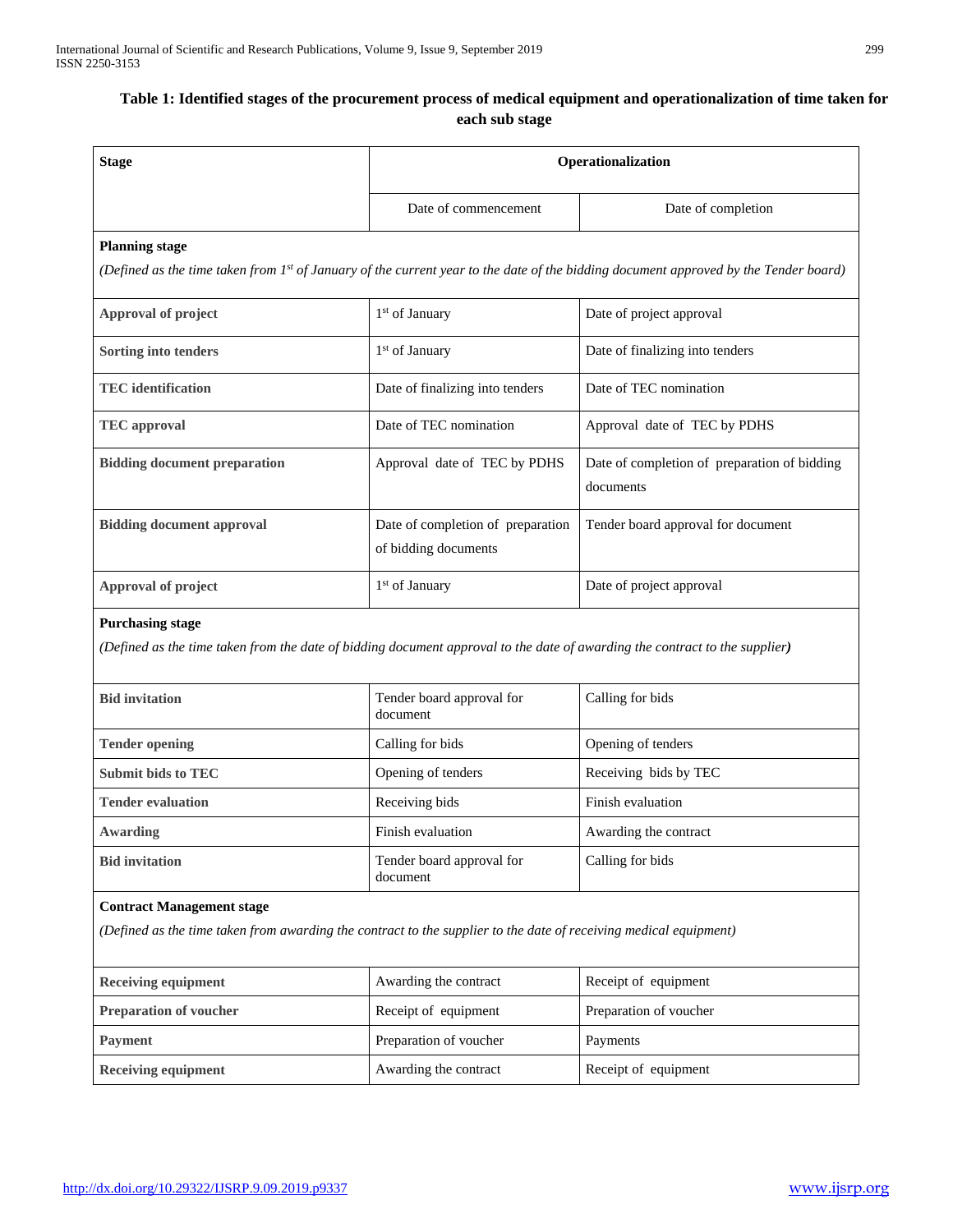Based on data collected through the questionnaire, the average of the time predicted by the experts (i.e. respondents) was considered as the "standard time" for that particular stage as illustrated in Table 2 and this was recognized as the assessment tool.

| Sub stage                                             | Number of<br>responses | Percentage<br>(%) | Average time<br>predicted for the<br>whole process<br>(days) | Average time predicted<br>from tendering stage<br>(days) | Sub<br>stage           |
|-------------------------------------------------------|------------------------|-------------------|--------------------------------------------------------------|----------------------------------------------------------|------------------------|
| <b>Identification at institutional level</b>          | 6                      | 5.4%              | 32.17                                                        |                                                          |                        |
| <b>TEC</b> identification                             | 5                      | 4.5%              | 10.60                                                        |                                                          |                        |
| <b>TEC</b> approval                                   | 5                      | 4.5%              | 8.40                                                         |                                                          |                        |
| <b>Tender document preparations</b><br>by TEC         | 6                      | 5.4%              | 11.33                                                        |                                                          | <b>Planning</b>        |
| Approval of tender document by<br>tender board        | 6                      | 5.4%              | 10.30                                                        |                                                          | stage<br>72.80         |
| <b>Identification at institutional level</b>          | 6                      | 5.4%              | 32.17                                                        |                                                          |                        |
| <b>Tendering</b>                                      | 6                      | 5.4%              | 8.17                                                         | 8.17                                                     |                        |
| <b>Tender opening</b>                                 | 8                      | 7.2%              | 21.00                                                        | 21.00                                                    | Purchasi               |
| Average time is taken to sending<br>the offers to TEC | 6                      | 5.4%              | 5.50                                                         | 5.50                                                     | ng stage<br>60.67      |
| <b>TEC Evaluation</b>                                 | $\boldsymbol{7}$       | 6.3%              | 15.43                                                        | 15.43                                                    |                        |
| <b>Awarding</b>                                       | 7                      | 6.3%              | 10.57                                                        | 10.57                                                    |                        |
| <b>Receiving of equipment</b>                         | $\overline{7}$         | 6.3%              | 48.00                                                        | 48.00                                                    | Contract<br>Manage     |
| <b>Preparation of vouchers</b>                        | 6                      | 5.4%              | 3.17                                                         | 3.17                                                     | ment<br>stage<br>58.84 |
| <b>Payments</b>                                       | 6                      | 5.4%              | 7.67                                                         | 7.67                                                     |                        |
| <b>Total</b>                                          | 111                    | 100%              | 192.31                                                       | 119.51                                                   | 192.31                 |

### Table 2: Predicted time in days for each stage of medical equipment procurement process by the respondents

Based on information given by the key informants, the average total time predicted excluding project approval date was 192.31 days and commencing from the tendering stage it was 119.51 days, as per the above analysis.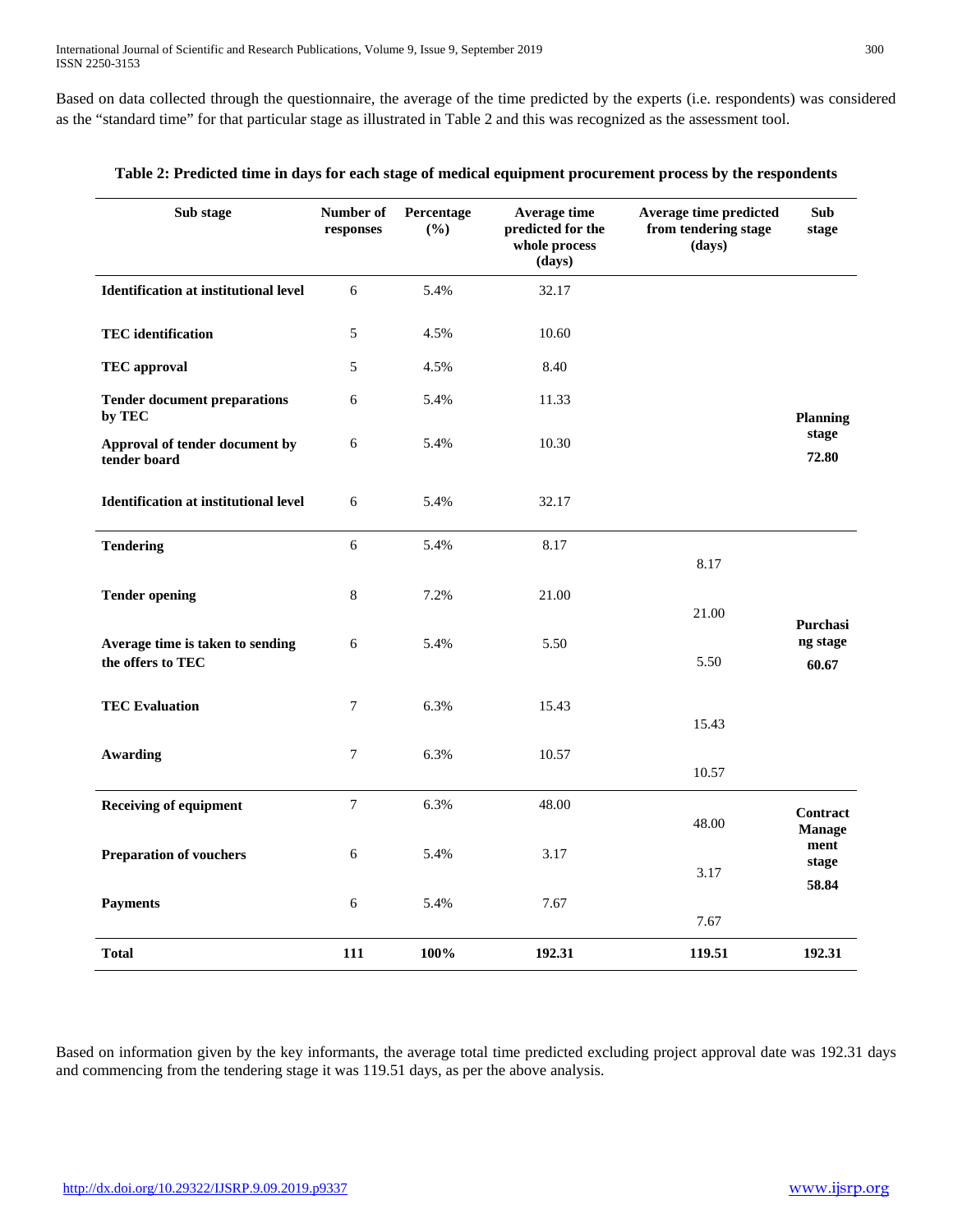## III. RESULTS

Qualitative assessment of the interviews were done, based on the content method analysis using inductive approach. Information collected based on these interviews were manually coded and analyzed, in order to understand the key thematic areas of this study.

Further, data related to receipt of ordered medical equipment was statistically analyzed and presented in a tabulated manner. This study which was carried out among twenty eight (28) stakeholders included an equal number of fourteen (14) females and males as respondents, in the selected sample population. Analysis revealed that, majority of them were over forty (40) years of age and nearly 90% of the respondents had obtained higher education, beyond diploma level. Further, interviewed study population comprised of persons involved in the planning stage (n=9), suppliers (n=4), TEC (n=3) and Tender Board members (n=3) while more than 50% of this sample population had been involved in two or more stages, in the procurement process of medical equipment. Different views expressed by the respondents or interviewees were summarized as shown in Table 3, which provided feedback relevant to factors affecting the timeliness of the procurement process.

| <b>Planning stage</b>                |                                                                                 |  |
|--------------------------------------|---------------------------------------------------------------------------------|--|
| Late project approval                | Most of the projects are approve in the month of May.                           |  |
|                                      | Allocation of money from unexpected funds in mid-term                           |  |
| Problems of equipment prioritization | Requests made to change the pre-determined medical equipment requirements (i.e. |  |
|                                      | already identified in the previous year)                                        |  |
|                                      | Institutions not identifying the equipment needs early                          |  |
| <b>Appointing of TEC</b>             | Refusal by consultants to be appointed to committee                             |  |
|                                      | Being appointing to unknown fields                                              |  |
| <b>Bidding document preparation</b>  | Requesting high tech equipment                                                  |  |
|                                      | Non-availability of a Bio Medical Engineer (BME)                                |  |
|                                      | Unavailability of standard specifications                                       |  |
| <b>Purchasing stage</b>              |                                                                                 |  |
| <b>Technical evaluation</b>          | TEC members not gathering for evaluation                                        |  |
|                                      | Non-availability of a Bio Medical Engineer (BME)                                |  |
|                                      | Negative attitudes of TEC members                                               |  |
|                                      | Not being able to see the samples                                               |  |
|                                      | TEC members not gathering for evaluation                                        |  |

### **Table 3: Summary of factors identified affecting the procurement process**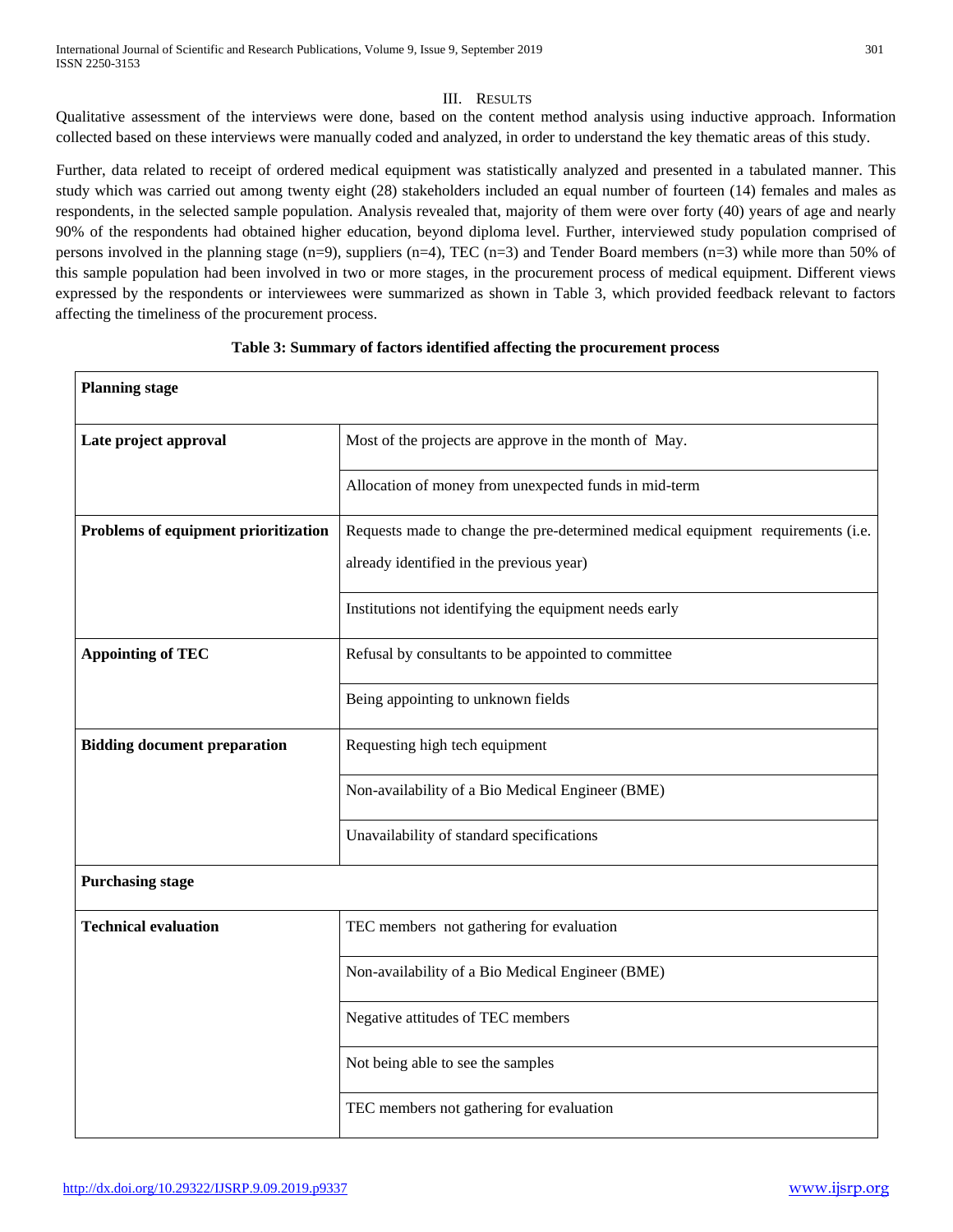| <b>Disputes and ethics</b>           | Users not agreeing with the specifications                          |  |
|--------------------------------------|---------------------------------------------------------------------|--|
|                                      | Users requesting equipment of preferred brand names                 |  |
|                                      | Inability of the TEC members to agree on matters through discussion |  |
| <b>Contract Management stage</b>     |                                                                     |  |
| Delays made by suppliers             | Delay of failure to supply on the agreed dates                      |  |
|                                      | Action not being taken action against suppliers for violations      |  |
| <b>Problems arising on receiving</b> | Unfitting infrastructure                                            |  |
|                                      | Suppliers or manufacturers delivering only part of the equipment    |  |

#### IV. DISCUSSION

This study revealed various factors which, have had an impact on the orderliness and timeliness of the procurement process of medical at the RDHS, Gampaha in years 2014 and 2015. Each sub stage of the process was studied, with a view of making detailed suggestions to improve the identified shortcomings of the current system. Views obtained from the experienced stakeholders involved in the procurement process, could also be used as documented guideline to improve the process further in the Western province. Gampaha district being heavily populated with a high number of health institutions, provided the appropriate background for this study which, provided an insight to the prevalent issues in the medical equipment purchasing process, in the government health sector. Results obtained from an effective representative sample of respondents, is considered to be useful for healthcare providers and administrators to plan operational intervention programs. Accordingly, this study, adopted a similar stance in minimizing biasness in the sample selection and collection of data as explained in the methodology. The findings of the qualitative study based on three (3) main stages supported the quantitative data analysis and a common, collective concern expressed by the key stakeholders was the delay in approving projects. A longer time being taken during the planning stages for project approval, was considered as highly unnecessary and also a setback, to move on to the next stages in the process. The Sri Lankan guidelines explain that, timeliness is maintained upon adhering to the procurement time schedule which, describes the sequence of each individual procurement action in relation to time<sup> $(7)$ </sup> from the point of commencement, until its completion stage. It is the responsibility of the procurement entity i.e. RDHS, Gampaha to plan out the process in two (2) sub stages which, includes the first stage as need identification for tender documentation preparation and the second stage leading towards the awarding of the tender to the chosen supplier. Early identification of needs has been described as a positive factor (13) for the improvement of overall timeliness.

Though the guidelines does not indicate any standard times  $(7)$  for preparation of documentation, such documents should be prepared after discussing and obtaining consent from the TEC and Procurement Committee (PC). Hence, appointing of suitable officials to the TEC affects the planning stage in a significant way as revealed by the key informants. However, reluctance was expressed by experienced officers to be members of the TEC due to possible audit queries which, would arise based on the tenders approved. Nonetheless, they should not be afflicted by any fear or indistinctness, since the chosen method is expected to be impartial and transparent. Difficulties experienced in finalizing the bidding document as per equipment specifications has been highlighted as a factor, affecting the timeliness of the planning stage, when preparing the necessary documents. Many respondents identified the cause for this concern as the non-availability of a Bio Medical Engineer, to verify and approve the details of the requested high tech equipment based on standard specifications. Overall, the interviewees voiced their displeasure over the disorganized manner in which, the technical evaluation is conducted and the failure of the TEC to meet up and make quick decisions. Further, it was noted that, non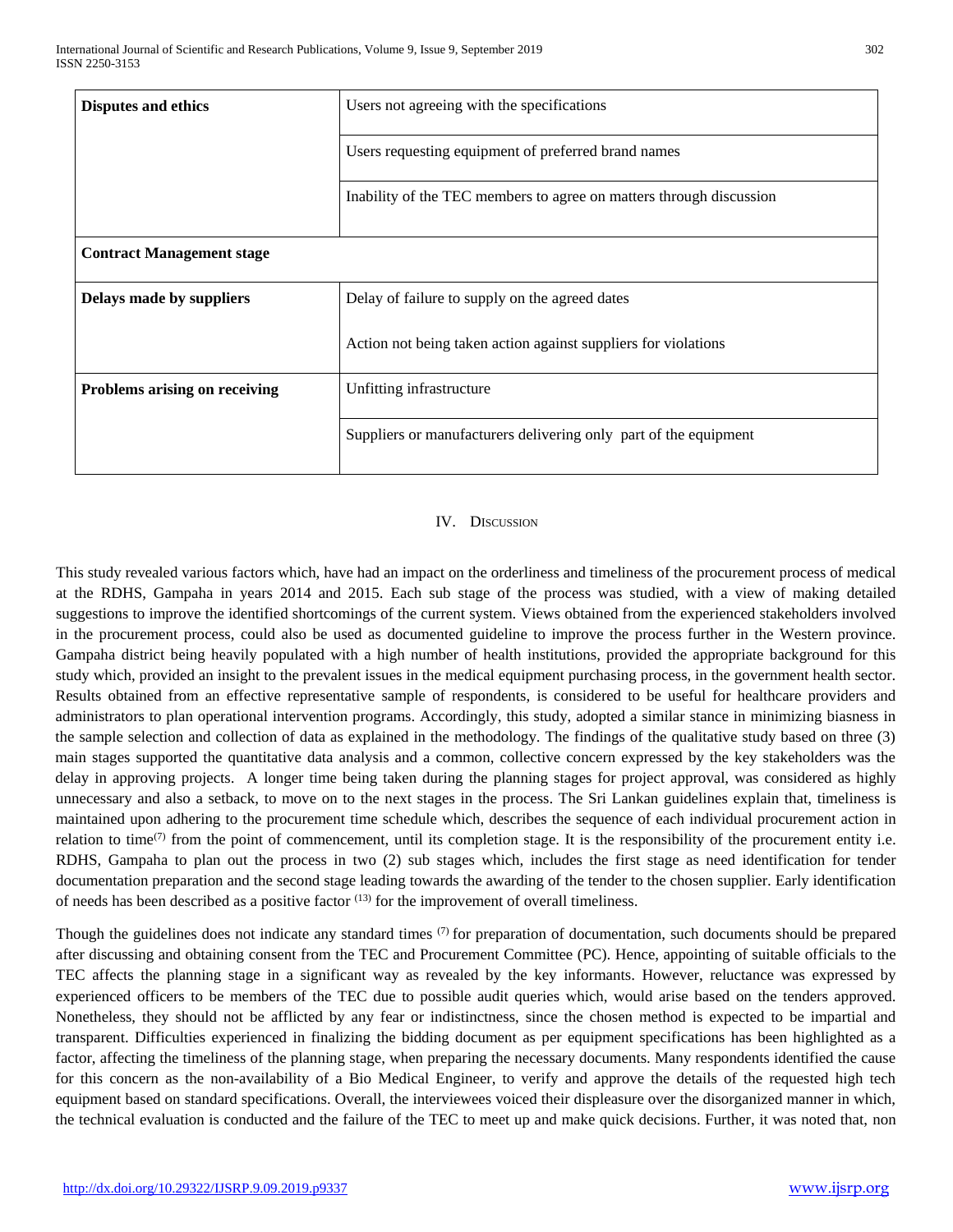availability of pre prepared time schedules for TEC meetings, lack of commitment by the nominated consultants and disagreements among the members has added to the unnecessary delays, in the planning stages.

The contract management stage was afflicted with delays by the suppliers which, have been considered as "quite usual or normal" by the experts. The time taken to supply the ordered equipment does not seem to have got affected, by the date of awarding of the tender or contract but the respective supplier has taken the rest of the days from there onwards until 31<sup>st</sup> of December of the particular year, to supply the equipment. Lack of required infrastructure to install the equipment and deficiencies in the supplied items, were also identified as two factors affecting the procurement process, based on the feedback given by the respondents in the study group.

## V. CONCLUSION

The contract management stage was afflicted with delays by the suppliers which, have been considered as "quite usual or normal" by the experts. The time taken to supply the ordered equipment does not seem to have got affected, by the date of awarding of the tender or contract but the respective supplier has taken the rest of the days from there onwards until 31<sup>st</sup> of December of the particular year, to supply the equipment. Lack of required infrastructure to install the equipment and deficiencies in the supplied items, were also identified as two factors affecting the procurement process, based on the feedback given by the respondents in the study group.

### VI. RECOMMENDATION

According to the findings of the study, following recommendations were made by the researcher to improve the timeliness of the procurement process of medical equipment at the RDHS, Gampaha which, ultimately could be considered for implementation at other government health institutions as well, based on similar identified concerns.

- 1. Early approval of projects
- 2. Calling tenders while waiting for project approval
- 3. Prepare proper guidelines and criteria for equipment prioritization
- 4. Appointing selected users of medical equipment as members to the TEC
- 5. Preparation of a meeting schedule for the TEC members at the commencement of the year
- 6. Identification of standard equipment used by health institutions
- 7. Coordination between units involved in the procurement process
- 8. Selecting suppliers with a credible and good performance background
- 9. Taking action against suppliers who frequently delay and fail to meet the deadlines
- 10. Recruitment of experienced Bio Medical Engineers to be employed at RDHS, Gampaha.

## VII. ACKNOWLEDGMENT

The author acknowledges the support given by the academic staff and other officials at the Post Graduate Medicine, Colombo, Sri Lanka, the officials at the Provincial Directorate of Health Services, Western Province, Sri Lanka and the staff at the Regional Directorate of Health Services in Gampaha, Sri Lanka..

## VIII. REFERENCES

- [1] 1. WHO. WHO DEFINITIONS. *WHO Definitions.* [Online] WHO, 2013. [Cited: 13 July 2016.] http://www.who.int/medical\_devices/definitions/en.
- [2] 2. Kaur, M, Hall, S and Attawell, K. ECHO medical supplies and equipment for primary health care A practical resource for procurement and management. *ECHO medical supplies and equipment for primary health care .* [Online] 2001. [Cited: 13 July 2016.] http://apps.who.int/medicinedocs/documents/.
- [3] 3. Samarasinghe, A. An assessment on suitability of e-procurement for Sri Lanka Railways. [Online] 2011. https://www.google.lk/url?sa=t&rct=j&q=&esrc=s&source=web&cd=1&cad=rja&uact=8&ved=0ahUKEwjxu4TF2ezNAhWLC8AKHftZBMsQFggcMAA&url= http%3A%2F%2Fdl.lib..
- [4] 4. *Applicability of lean healthcare in Sri Lankan healthcare supply chains article in journal of supply chain management. Wijewardena, R L. 4, s.l. : International* journal of supply management,, 2013, Vol. 2.
- [5] 5. *PUBLIC PROCUREMENT RE-EXAMINED .* Thai, K V. 1, s.l. : JOURNAL OF PUBLIC PROCUREMENT, 2001, Vol. 1.
- [6] 6. Factors affecting procurement performance: A case of ministry of energy. Kiage, J O. 1, s.l. : International Journal of Business and Commerce, 2013, Vol. 3. 54-70.